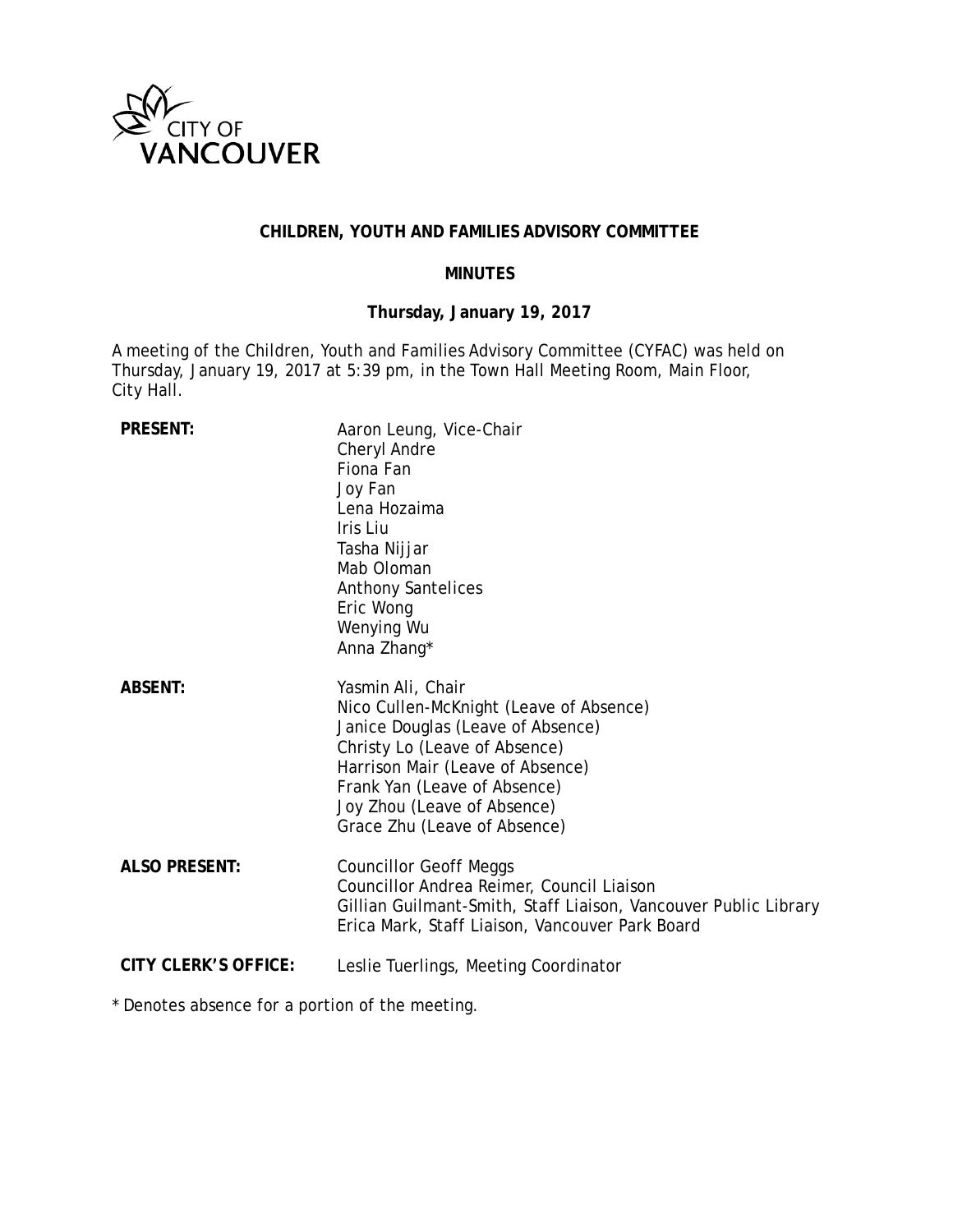### **Leave of Absence Requests**

MOVED by Mab Oloman SECONDED by Joy Fan

> THAT Nico Cullen-McKnight, Janice Douglas, Christy Lo, Harrison Mair, Frank Yan, Joy Zhou and Grace Zhu, be granted Leaves of Absence for this meeting.

CARRIED UNANIMOUSLY (Anna Zhang absent for the vote)

## **Approval of Minutes**

MOVED by Anthony Santelices SECONDED by Cheryl Andre

> THAT the minutes of the Children, Youth and Families Advisory Committee meeting held on November 10, 2016, be approved.

CARRIED UNANIMOUSLY (Anna Zhang absent for the vote)

## **1. Youth Engagement Subcommittee Update**

MOVED by Anthony Santelices SECONDED by Cheryl Andre

### WHEREAS

- 1. The Children, Youth and Families Advisory Committee recognizes that engagement of children and youth in the decision-making process is part of the committee's mandate to provide advice to City Council and staff;
- 2. The Children, Youth and Families Advisory Committee recognizes that City Council and staff have been, and continue to be, committed to ensuring that children and youth have a pro-active voice in municipal decision-making;
- 3. Along with the many engagement initiatives the City of Vancouver has developed since its adoption of the Civic Youth Strategy (CYS) in 1995, the Children, Youth and Families Advisory Committee also recognizes the room for more improved implementation of engagement practices;
- 4. The Children, Youth and Families Advisory Committee has established an Engagement Working Group that explored best practices for getting the voices of children and youth into civic decision making.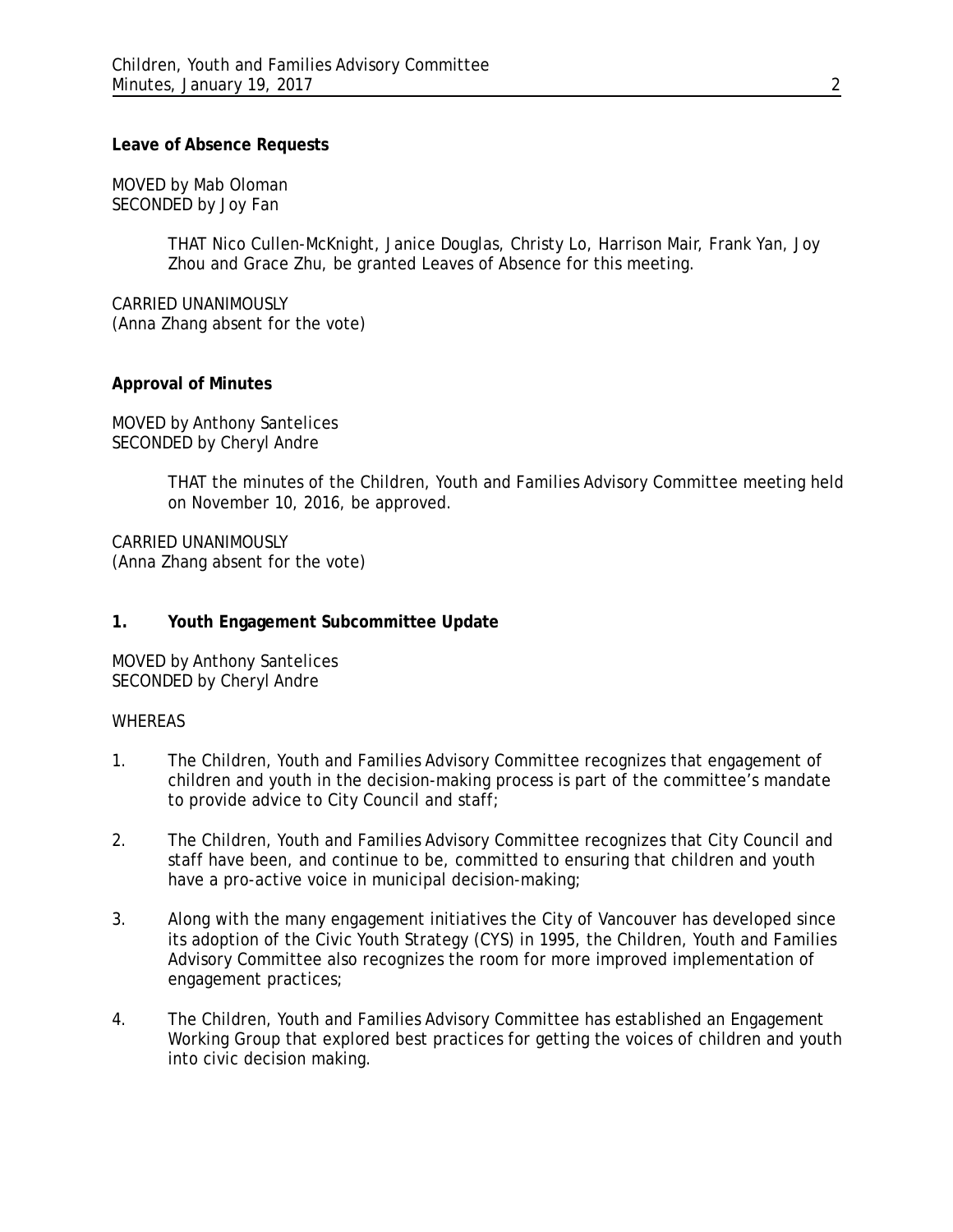## THEREFORE BE IT RESOLVED

THAT the Children, Youth and Families Advisory Committee, appointed for the March 1, 2017, to November 4, 2018, term, consider establishing a Children and Youth Engagement Subcommittee to continue the work of the Engagement Working Group.

CARRIED UNANIMOUSLY (Anna Zhang absent for the vote)

## **2. VPD Access without Fear Guidelines**

The Chair introduced Diego Cardona of Fresh Voices who provided an overview of the Sanctuary City and Access without Fear policies.

The Committee discussed specifics of the Vancouver Police Department's draft Access without Fear guideline with Councillors Reimer and Meggs.

MOVED by Mab Oloman SECONDED by Lena Hozaima

> THAT the Children, Youth and Families Advisory Committee send a letter to the Vancouver Police Board expressing appreciation to the Police Department for consulting the Committee in developing a draft Access without Fear guideline, however, at this time, the Committee has concerns that require further clarification before making a decision in regard to their support.

### CARRIED UNANIMOUSLY

### **3. New Business**

### **a) Thank you to Committee Members**

The Chair thanked those members who will not be returning to the Committee next term for their service and hard work over the past few years.

### **b) Youth Art for Change: A Collective Showcase**

Mab Oloman noted that the above-noted event will be taking place January 25, 2017, at Beaumont Studios.

### **ADJOURNMENT**

MOVED by Aaron Leung SECONDED by Joy Fan

THAT the meeting be adjourned.

CARRIED UNANIMOUSLY